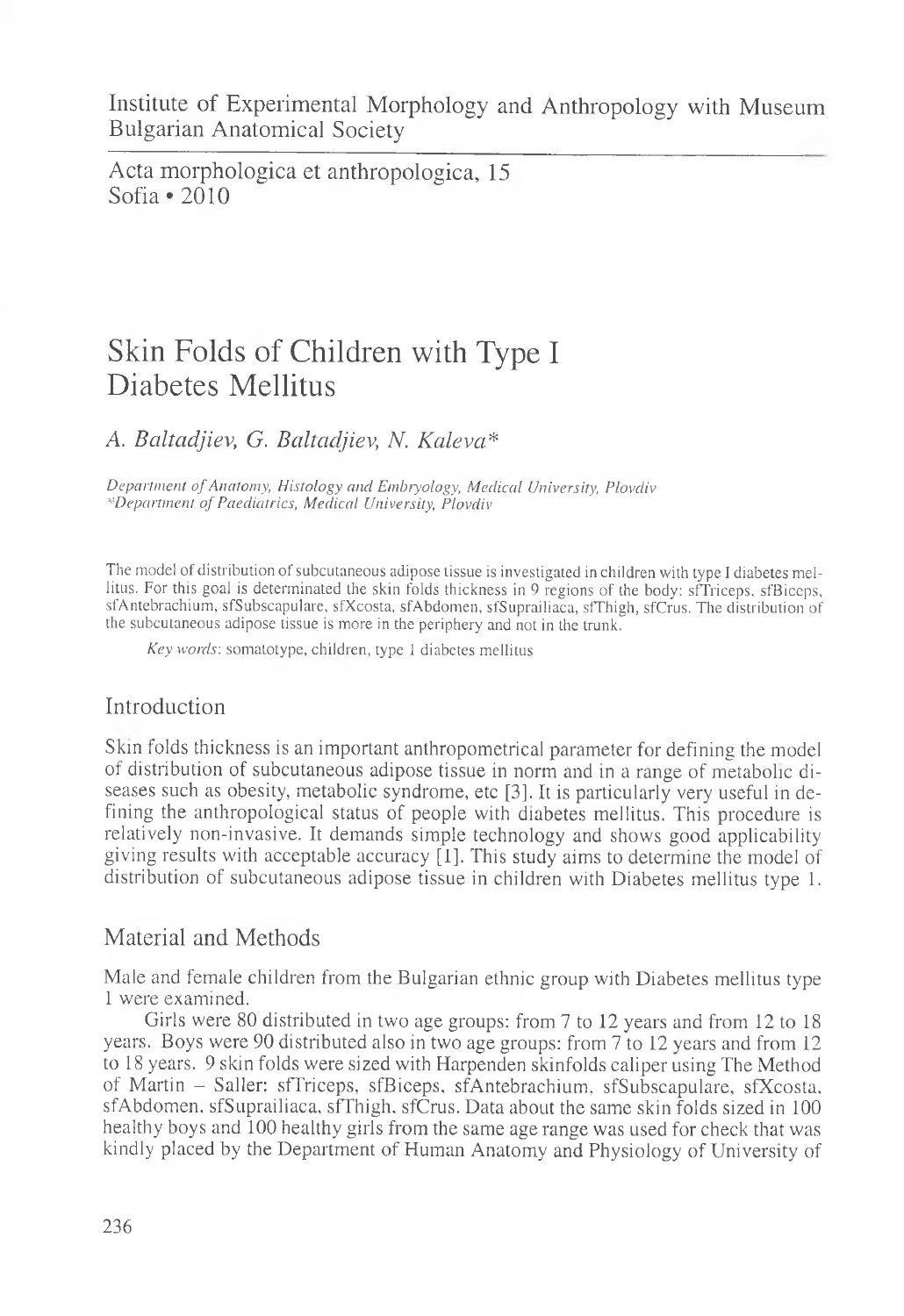Plovdiv "Paisii Hilendarski" Received results were performed using the statistical programme SPSS and Instat Degrees of significance are: low  $(p\geq 0.05)$ , moderate  $(p=0.051-0.001)$  and high  $(p<0.001)$ .

# Results

#### *Boys 7-12 years (Table 1)*

The skin fold in the thigh area is the thickest one in sick and in healthy boys, but the thickness is bigger in sick boys. Statistically significant difference in the skin folds thickness in sick and healthy boys was found in: sfSubscapulare ( $p=0.051-0.001$ ), sfXcosta (p=0,051-0,001), sfAntebrachium (p=0,051-0,001), sfCrus (p< 0,001) everywhere they are thicker in healthy boys with moderate degree of significance, and in the crus area the degree of significance is high. Such a tendency in precipitation of subcutaneous adipose tissue is seen also in sfSuprailiaca, sfAbdomen, sfBiceps, but with a low degree of reliability ( $p\geq 0,05$ ). In all skin folds, values are higher in the healthy children compared to the sick ones. Ratio sfTriceps/sfSubscapulare is 1.52.

| <b>Variables</b> | Diabetic patients |       |           | <b>Healthy subjects</b> |       |           |  |
|------------------|-------------------|-------|-----------|-------------------------|-------|-----------|--|
|                  | N                 | Mean  | <b>SD</b> | N                       | Mean  | <b>SD</b> |  |
| stTriceps        | 45                | 12.29 | 4.20      | 50                      | 12.94 | 4.88      |  |
| sfSubscapulare   | 45                | 8.06  | 4.39      | 50                      | 9.85  | 5.14      |  |
| stXrib           | 45                | 6.82  | 4.44      | 50                      | 8.50  | 4.72      |  |
| sfSuprailiaca    | 45                | 7.54  | 6.12      | 50                      | 10.07 | 5.80      |  |
| sfAbdomen        | 45                | 11.05 | 7.08      | 50                      | 13.70 | 6.95      |  |
| sfBiceps         | 45                | 6.48  | 3.09      | 50                      | 7.95  | 3.44      |  |
| sfAntebrachium   | 45                | 7.09  | 2.58      | 50                      | 8.01  | 2.73      |  |
| sfThigh          | 45                | 19.57 | 8.11      | 50                      | 17.72 | 6.37      |  |
| siCrus           | 45                | 11.85 | 6.12      | 50                      | 14.55 | 5.14      |  |

Table 1. Skin folds measurements in diabetic and healthy boys aged 7-12 years

#### *Boys 12-18 years (Table 2)*

At this age, the skin folds in the thigh area are the thickest ones in both groups, but the thickness is bigger in sick boys. Statistically significant difference in the skin folds thickness in sick and healthy boys was found in sf Biceps  $(p=0.051-0.001)$ , sfAntebrachium ( $p=0,051-0,001$ ), sfCrus ( $p<0,001$ ). The degree of significance in the area of the

Table 2. Skin folds measurements in diabetic and healthy boys aged 12-18 years

| <b>Variables</b> | Diabetic patients |       |           | <b>Healthy subjects</b> |       |           |  |
|------------------|-------------------|-------|-----------|-------------------------|-------|-----------|--|
|                  | N                 | Mean  | <b>SD</b> | N                       | Mean  | <b>SD</b> |  |
| sfTriceps        | 45                | 11.82 | 5.96      | 50                      | 11.49 | 5.43      |  |
| sfSubscapulare   | 45                | 9.44  | 4.62      | 50                      | 10.49 | 4.93      |  |
| sfXrib           | 45                | 9.21  | 6.27      | 50                      | 9.33  | 5.59      |  |
| sfSuprailiaca    | 45                | 10.03 | 7.51      | 50                      | 11.37 | 6.70      |  |
| sfAbdomen        | 45                | 14.66 | 9.83      | 50                      | 15.56 | 8.19      |  |
| sfBiceps         | 45                | 5.61  | 3.32      | 50                      | 7.25  | 3.66      |  |
| sfAntebrachium   | 45                | 5.91  | 2.89      | 50                      | 7.26  | 3.10      |  |
| sfThigh          | 45                | 20.73 | 9.81      | 50                      | 19.12 | 8.01      |  |
| sfCrus           | 45                | 12.11 | 8.34      | 50                      | 14.55 | 6.26      |  |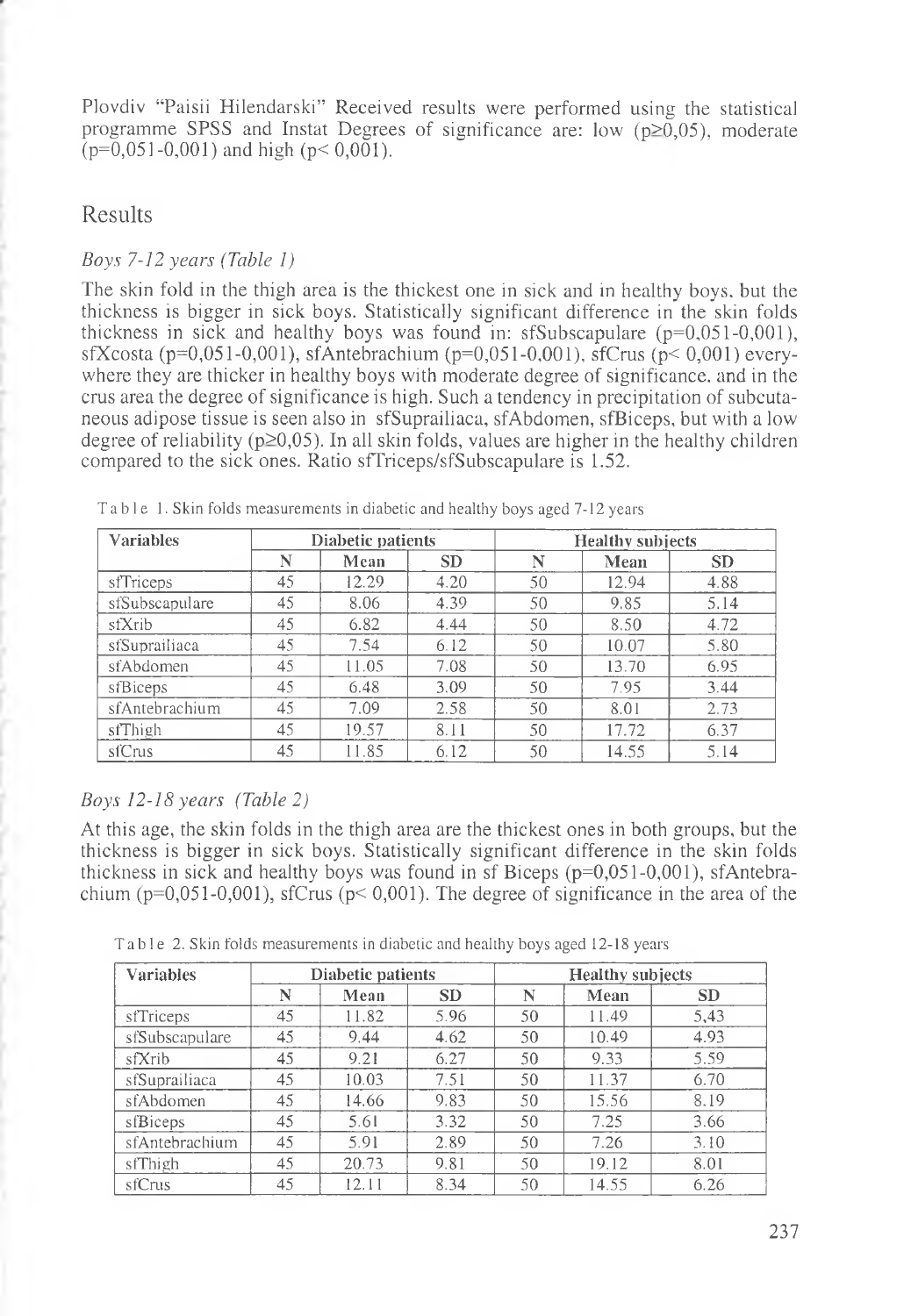biceps and forearm is moderate and in the area of the crus, it is high. These three skin folds are thicker in healthy children than in the sick ones. In the rest skin folds, clearly pronounced tendency of differentiated distribution of subcutaneous adipose tissue is deficient in sick and healthy children. Ratio sfTriceps/sfSubscapulare is 1.25.

### *Girls 7-12 years (Table* 3)

Skin folds in the area of the thigh are the thickest in both sick and healthy girls. Statistically significant difference in the skin folds thickness in sick and healthy girls was found in sfSuprailiaca ( $p$ < 0,001), sfAbdomen ( $p$ < 0,001), sf Antebrachium ( $p$ < 0,001), sf Thigh  $(p< 0.001)$ . The degree of significance is high in all four skin folds. Skin folds in the area of crista iliaca, abdomen and forearm are thicker in healthy girls, but in the area of the thigh, it is thicker in the sick ones. In sfSubscapulare, sfXcosta, sfBiceps is seen a tendency for bigger distribution of subcutaneous adipose tissue in healthy children, but with a low degree of reliability ( $p\geq 0.05$ ). Ratio sfTriceps/sfSubscapulare is 1.60.

| <b>Variables</b> | Diabetic patients |       |           | <b>Healthy subjects</b> |       |           |  |
|------------------|-------------------|-------|-----------|-------------------------|-------|-----------|--|
|                  | N                 | Mean  | <b>SD</b> | N                       | Mean  | <b>SD</b> |  |
| stTriceps        | 40                | 13.93 | 4.54      | 50                      | 13.98 | 4.66      |  |
| sfSubscapulare   | 40                | 8.69  | 3.83      | 50                      | 10.83 | 4.90      |  |
| sfXrib           | 40                | 7.58  | 3.39      | 50                      | 9.22  | 4.59      |  |
| siSuprailiaca    | 40                | 7.82  | 4.37      | 50                      | 11.21 | 5.44      |  |
| sfAbdomen        | 40                | 11.66 | 5.22      | 50                      | 14.59 | 5.79      |  |
| stBiceps         | 40                | 7.55  | 3.54      | 50                      | 8.93  | 3.31      |  |
| sfAntebrachium   | 40                | 6.64  | 2.16      | 50                      | 8.74  | 2.73      |  |
| sfThigh          | 40                | 24.34 | 9.26      | 50                      | 18.95 | 5.67      |  |
| sfCrus           | 40                | 14.69 | 5.32      | 50                      | 15.86 | 4.67      |  |

Table 3. Skin folds measurements in diabetic and healthy girls aged 7-12 years

# *Girls 12-18 years (Table 4)*

Skin folds are thicker in girls with diabetes mellitus, with the exception of the ones in the area of the biceps and forearm. Statistically significant difference in the skin folds thickness in sick and healthy girls was found in sfSuprailiaca *(p<* 0,001), sfAbdomen  $(p< 0.001)$ , sf Antebrachium  $(p< 0.001)$ , sf Thigh  $(p< 0.051)$ . In the first three skin folds, the degree of significance is high and in the last one, it is moderate. Such a tendency is found also in sfSuprailiaca. Ratio sfTriceps/sfSubscapulare is 1.33.

| <b>Variables</b> | Diabetic patients |       |           | <b>Healthy subjects</b> |       |                 |
|------------------|-------------------|-------|-----------|-------------------------|-------|-----------------|
|                  | N                 | Mean  | <b>SD</b> | N                       | Mean  | SD <sub>1</sub> |
| sfTriceps        | 40                | 19.64 | 7.27      | 50                      | 16.52 | 5.57            |
| sfSubscapulare   | 40                | 14.73 | 7.80      | 50                      | 13.73 | 6.11            |
| sfXrib           | 40                | 14.45 | 7.26      | 50                      | 11.49 | 5,24            |
| sfSuprailiaca    | 40                | 16.13 | 8.90      | 50                      | 13.69 | 6.06            |
| sfAbdomen        | 40                | 21.17 | 8.75      | 50                      | 18.34 | 5.98            |
| siBiceps         | 40                | 9.88  | 4.49      | 50                      | 10.03 | 3.79            |
| sfAntebrachium   | 40                | 8.96  | 4.07      | 50                      | 9.40  | 3.41            |
| sfThigh          | 40                | 32.28 | 11.92     | 50                      | 23.33 | 6.64            |
| sfCrus           | 40                | 19.85 | 7.56      | 50                      | 18.41 | 5.48            |

Table 4. Skin folds measurements in diabetic and healthy girls aged 12-18 years